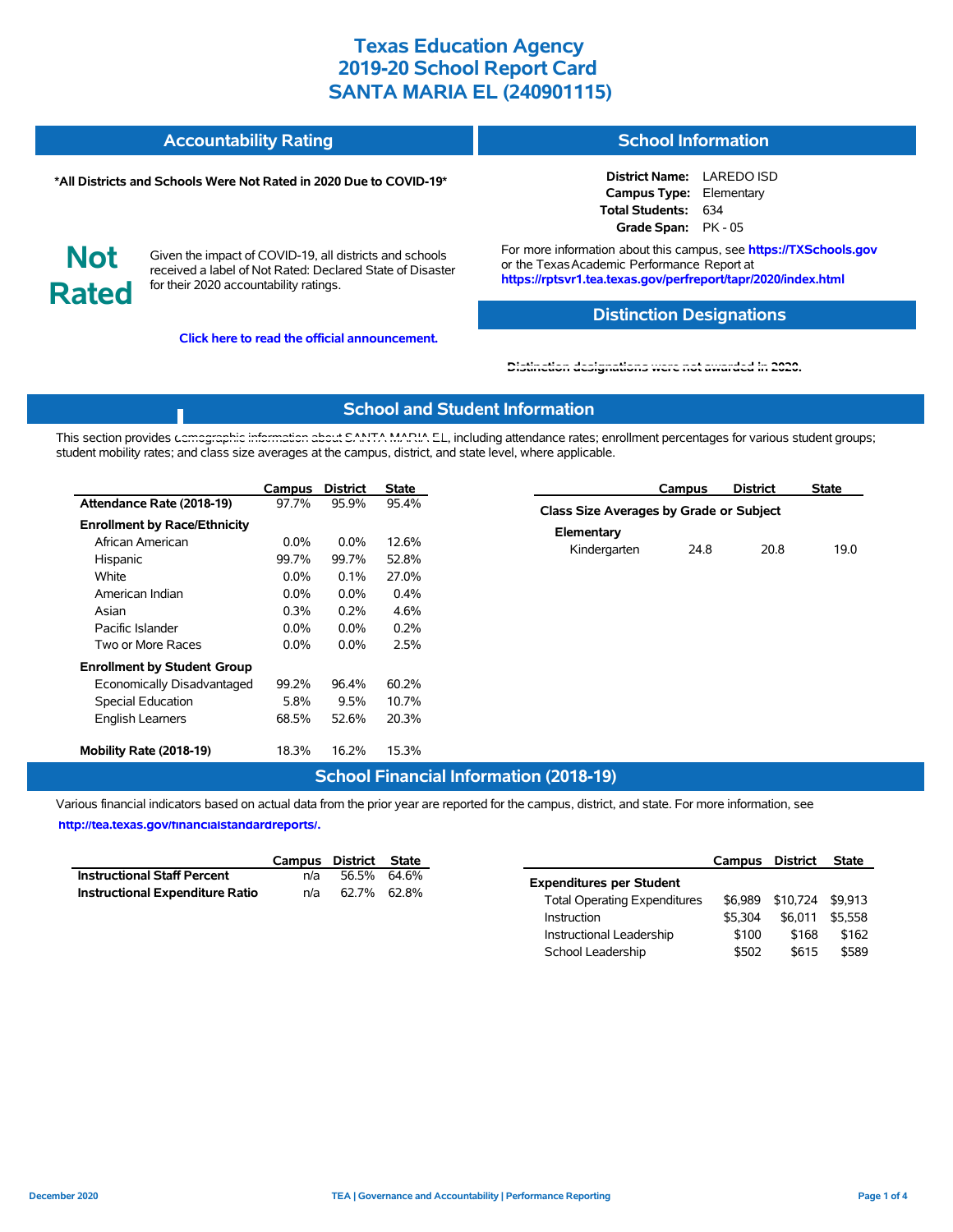#### **STAAR Outcomes**

This section provides STAAR performance and Academic Growth outcomes. Academic Growth measures whether students are maintaining performance or improving from year to year. **Please note that due to the cancellation of spring 2020 State of Texas Assessments of Academic Readiness (STAAR) due to the COVID-19 pandemic, the performance of this year's report is not updated.**

|                                                                                |      |              |     |     |                                   |     |       |          |       |                 | Two or                       |        |
|--------------------------------------------------------------------------------|------|--------------|-----|-----|-----------------------------------|-----|-------|----------|-------|-----------------|------------------------------|--------|
|                                                                                |      |              |     |     | <b>African</b>                    |     |       | American |       | <b>Pacific</b>  | <b>More</b>                  | Econ   |
|                                                                                |      | <b>State</b> |     |     | District Campus American Hispanic |     | White | Indian   | Asian | <b>Islander</b> | Races                        | Disadv |
| STAAR Performance Rates at Approaches Grade Level or Above (All Grades Tested) |      |              |     |     |                                   |     |       |          |       |                 |                              |        |
| All Subjects                                                                   | 2019 | 78%          | 78% | 87% | L,                                | 87% |       |          |       |                 |                              | 87%    |
|                                                                                | 2018 | 77%          | 75% | 77% | L,                                | 77% |       |          |       |                 | $\overline{a}$               | 77%    |
| ELA/Reading                                                                    | 2019 | 75%          | 71% | 86% | $\overline{\phantom{a}}$          | 86% |       |          |       |                 | $\overline{a}$               | 86%    |
|                                                                                | 2018 | 74%          | 67% | 70% | $\overline{\phantom{a}}$          | 70% |       |          |       |                 | $\overline{a}$               | 70%    |
| <b>Mathematics</b>                                                             | 2019 | 82%          | 86% | 89% | $\overline{\phantom{a}}$          | 89% |       |          |       |                 | $\qquad \qquad \blacksquare$ | 89%    |
|                                                                                | 2018 | 81%          | 84% | 82% | $\overline{\phantom{a}}$          | 82% |       |          |       |                 | $\overline{a}$               | 82%    |
| Writing                                                                        | 2019 | 68%          | 72% | 91% | $\qquad \qquad \blacksquare$      | 91% |       |          |       |                 | $\qquad \qquad \blacksquare$ | 91%    |
|                                                                                | 2018 | 66%          | 65% | 79% | $\overline{a}$                    | 79% |       |          |       |                 | $\qquad \qquad \blacksquare$ | 79%    |
| Science                                                                        | 2019 | 81%          | 84% | 81% | $\overline{a}$                    | 81% |       |          |       |                 | $\qquad \qquad \blacksquare$ | 81%    |
|                                                                                | 2018 | 80%          | 82% | 83% |                                   | 83% |       |          |       |                 | $\overline{a}$               | 83%    |
| STAAR Performance Rates at Meets Grade Level or Above (All Grades Tested)      |      |              |     |     |                                   |     |       |          |       |                 |                              |        |
| All Subjects                                                                   | 2019 | 50%          | 47% | 56% |                                   | 56% |       |          |       |                 | $\overline{\phantom{a}}$     | 56%    |
|                                                                                | 2018 | 48%          | 43% | 46% | $\overline{a}$                    | 46% |       |          |       |                 | $\overline{\phantom{a}}$     | 46%    |
| ELA/Reading                                                                    | 2019 | 48%          | 41% | 49% | $\overline{a}$                    | 49% |       |          |       |                 | $\overline{\phantom{a}}$     | 49%    |
|                                                                                | 2018 | 46%          | 36% | 37% | $\overline{\phantom{a}}$          | 37% |       |          |       |                 | $\overline{\phantom{a}}$     | 37%    |
| Mathematics                                                                    | 2019 | 52%          | 56% | 61% | $\overline{\phantom{a}}$          | 61% |       |          |       |                 | $\qquad \qquad \blacksquare$ | 61%    |
|                                                                                | 2018 | 50%          | 50% | 53% | $\overline{\phantom{0}}$          | 53% |       |          |       |                 | $\qquad \qquad \blacksquare$ | 53%    |
| Writing                                                                        | 2019 | 38%          | 39% | 62% | $\overline{a}$                    | 62% |       |          |       |                 | $\overline{a}$               | 62%    |
|                                                                                | 2018 | 41%          | 38% | 41% | $\overline{a}$                    | 41% |       |          |       |                 | $\overline{a}$               | 41%    |
| Science                                                                        | 2019 | 54%          | 52% | 53% | $\overline{a}$                    | 53% |       |          |       |                 | $\overline{a}$               | 53%    |
|                                                                                | 2018 | 51%          | 48% | 56% | $\overline{a}$                    | 56% |       |          |       |                 | $\overline{a}$               | 56%    |
| STAAR Performance Rates at Masters Grade Level (All Grades Tested)             |      |              |     |     |                                   |     |       |          |       |                 |                              |        |
| All Subjects                                                                   | 2019 | 24%          | 20% | 24% | $\overline{a}$                    | 24% |       |          |       |                 | $\overline{\phantom{a}}$     | 24%    |
|                                                                                | 2018 | 22%          | 17% | 19% | $\qquad \qquad \blacksquare$      | 19% |       |          |       |                 | $\qquad \qquad \blacksquare$ | 19%    |
| ELA/Reading                                                                    | 2019 | 21%          | 16% | 20% | $\overline{a}$                    | 20% |       |          |       |                 | $\qquad \qquad \blacksquare$ | 20%    |
|                                                                                | 2018 | 19%          | 13% | 17% | $\overline{a}$                    | 17% |       |          |       |                 | $\qquad \qquad \blacksquare$ | 17%    |
| <b>Mathematics</b>                                                             | 2019 | 26%          | 27% | 33% | $\overline{a}$                    | 33% |       |          |       |                 | $\overline{a}$               | 33%    |
|                                                                                | 2018 | 24%          | 23% | 25% | $\overline{a}$                    | 25% |       |          |       |                 | $\overline{a}$               | 25%    |
| Writing                                                                        | 2019 | 14%          | 11% | 13% | $\qquad \qquad \blacksquare$      | 13% |       |          |       |                 | $\qquad \qquad \blacksquare$ | 13%    |
|                                                                                | 2018 | 13%          | 8%  | 5%  | $\overline{a}$                    | 5%  |       |          |       |                 | $\overline{a}$               | 5%     |
| Science                                                                        | 2019 | 25%          | 20% | 20% | $\overline{a}$                    | 20% |       |          |       |                 | $\qquad \qquad \blacksquare$ | 20%    |
|                                                                                | 2018 | 23%          | 18% | 25% | $\overline{a}$                    | 25% |       |          |       |                 | $\overline{a}$               | 25%    |
| <b>Academic Growth Score (All Grades Tested)</b>                               |      |              |     |     |                                   |     |       |          |       |                 |                              |        |
| <b>Both Subjects</b>                                                           | 2019 | 69           | 68  | 82  |                                   | 82  |       |          |       |                 | $\overline{a}$               | 82     |
|                                                                                | 2018 | 69           | 68  | 73  |                                   | 73  |       |          |       |                 |                              | 73     |
| ELA/Reading                                                                    | 2019 | 68           | 65  | 85  |                                   | 85  |       |          |       |                 | $\overline{a}$               | 85     |
|                                                                                | 2018 | 69           | 66  | 65  |                                   | 65  |       |          |       |                 |                              | 65     |
| <b>Mathematics</b>                                                             | 2019 | 70           | 70  | 79  | $\blacksquare$                    | 79  |       |          |       |                 | Ĭ.                           | 79     |
|                                                                                | 2018 | 70           | 71  | 80  |                                   | 80  |       |          |       |                 | $\overline{a}$               | 80     |

? Indicates that the data for this item were statistically improbable or were reported outside a reasonable range.<br>- Indicates zero observations reported for this group.<br>\* Indicates results are masked due to small numbers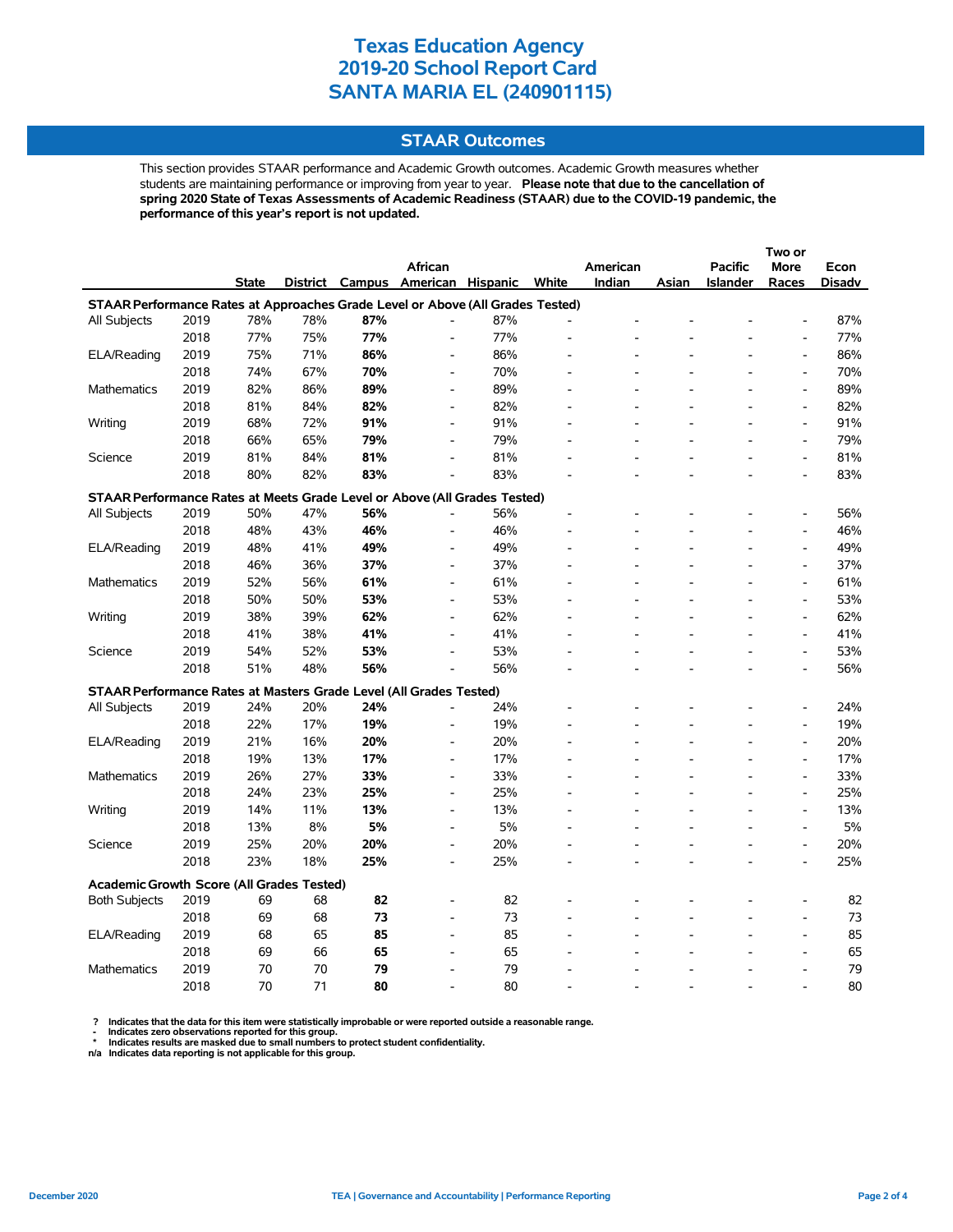### **Prior-Year Non-Proficient and Student Success Initiative STAAR Outcomes**

Progress of Prior-Year Non-Proficient Students shows STAAR performance rates for students who did not perform satisfactorily in 2017-18 but did in 2018-19. Student Success Initiative shows rates related to the requirement for students to demonstrate proficiency on the reading and mathematics STAAR in grades 5 and 8. **Please note that due to the cancellation of spring 2020 State of Texas Assessments of Academic Readiness (STAAR) due to the COVID-19 pandemic, this year's report is not updated.**

|                                                                       |              |                 |                                                   |                                                                       |                 |              |          |       | Two or          |             |               |  |
|-----------------------------------------------------------------------|--------------|-----------------|---------------------------------------------------|-----------------------------------------------------------------------|-----------------|--------------|----------|-------|-----------------|-------------|---------------|--|
|                                                                       |              |                 |                                                   | <b>African</b>                                                        |                 |              | American |       | <b>Pacific</b>  | <b>More</b> | Econ          |  |
|                                                                       | <b>State</b> | <b>District</b> | Campus                                            | American                                                              | <b>Hispanic</b> | <b>White</b> | Indian   | Asian | <b>Islander</b> | Races       | <b>Disadv</b> |  |
| <b>Progress of Prior-Year Non-Proficient Students</b>                 |              |                 |                                                   |                                                                       |                 |              |          |       |                 |             |               |  |
| Sum of Grades 4-8                                                     |              |                 |                                                   |                                                                       |                 |              |          |       |                 |             |               |  |
| Reading                                                               |              |                 |                                                   |                                                                       |                 |              |          |       |                 |             |               |  |
| 2019                                                                  | 41%          | 47%             | 89%                                               |                                                                       | 89%             |              |          |       |                 |             | 89%           |  |
| 2018                                                                  | 38%          | 41%             | 36%                                               |                                                                       | 36%             |              |          |       |                 |             | 36%           |  |
| <b>Mathematics</b>                                                    |              |                 |                                                   |                                                                       |                 |              |          |       |                 |             |               |  |
| 2019                                                                  | 45%          | 58%             | 76%                                               |                                                                       | 76%             |              |          |       |                 |             | 76%           |  |
| 2018                                                                  | 47%          | 59%             | 53%                                               | ۰                                                                     | 53%             |              |          |       |                 |             | 53%           |  |
| <b>Students Success Initiative</b>                                    |              |                 |                                                   |                                                                       |                 |              |          |       |                 |             |               |  |
| <b>Grade 5 Reading</b>                                                |              |                 |                                                   |                                                                       |                 |              |          |       |                 |             |               |  |
|                                                                       |              |                 |                                                   | Students Meeting Approaches Grade Level on First STAAR Administration |                 |              |          |       |                 |             |               |  |
| 2019                                                                  | 78%          | 84%             | 78%                                               |                                                                       | 78%             |              |          |       |                 |             | 78%           |  |
|                                                                       |              |                 | Students Requiring Accelerated Instruction        |                                                                       |                 |              |          |       |                 |             |               |  |
| 2019                                                                  | 22%          | 16%             | 22%                                               |                                                                       | 22%             |              |          |       |                 |             | 22%           |  |
| <b>STAAR Cumulative Met Standard</b>                                  |              |                 |                                                   |                                                                       |                 |              |          |       |                 |             |               |  |
| 2019                                                                  | 86%          | 94%             | 98%                                               |                                                                       | 98%             |              |          |       |                 |             | 98%           |  |
| <b>Grade 5 Mathematics</b>                                            |              |                 |                                                   |                                                                       |                 |              |          |       |                 |             |               |  |
| Students Meeting Approaches Grade Level on First STAAR Administration |              |                 |                                                   |                                                                       |                 |              |          |       |                 |             |               |  |
| 2019                                                                  | 83%          | 88%             | 74%                                               |                                                                       | 74%             |              |          |       |                 |             | 74%           |  |
|                                                                       |              |                 | <b>Students Requiring Accelerated Instruction</b> |                                                                       |                 |              |          |       |                 |             |               |  |
| 2019                                                                  | 17%          | 12%             | 26%                                               |                                                                       | 26%             |              |          |       |                 |             | 26%           |  |
| <b>STAAR Cumulative Met Standard</b>                                  |              |                 |                                                   |                                                                       |                 |              |          |       |                 |             |               |  |
| 2019                                                                  | 90%          | 96%             | 93%                                               |                                                                       | 93%             |              |          |       |                 |             | 93%           |  |
|                                                                       |              |                 |                                                   |                                                                       |                 |              |          |       |                 |             |               |  |

 **? Indicates that the data for this item were statistically improbable or were reported outside a reasonable range.**

 **- Indicates zero observations reported for this group. \* Indicates results are masked due to small numbers to protect student confidentiality.**

**n/a Indicates data reporting is not applicable for this group.**